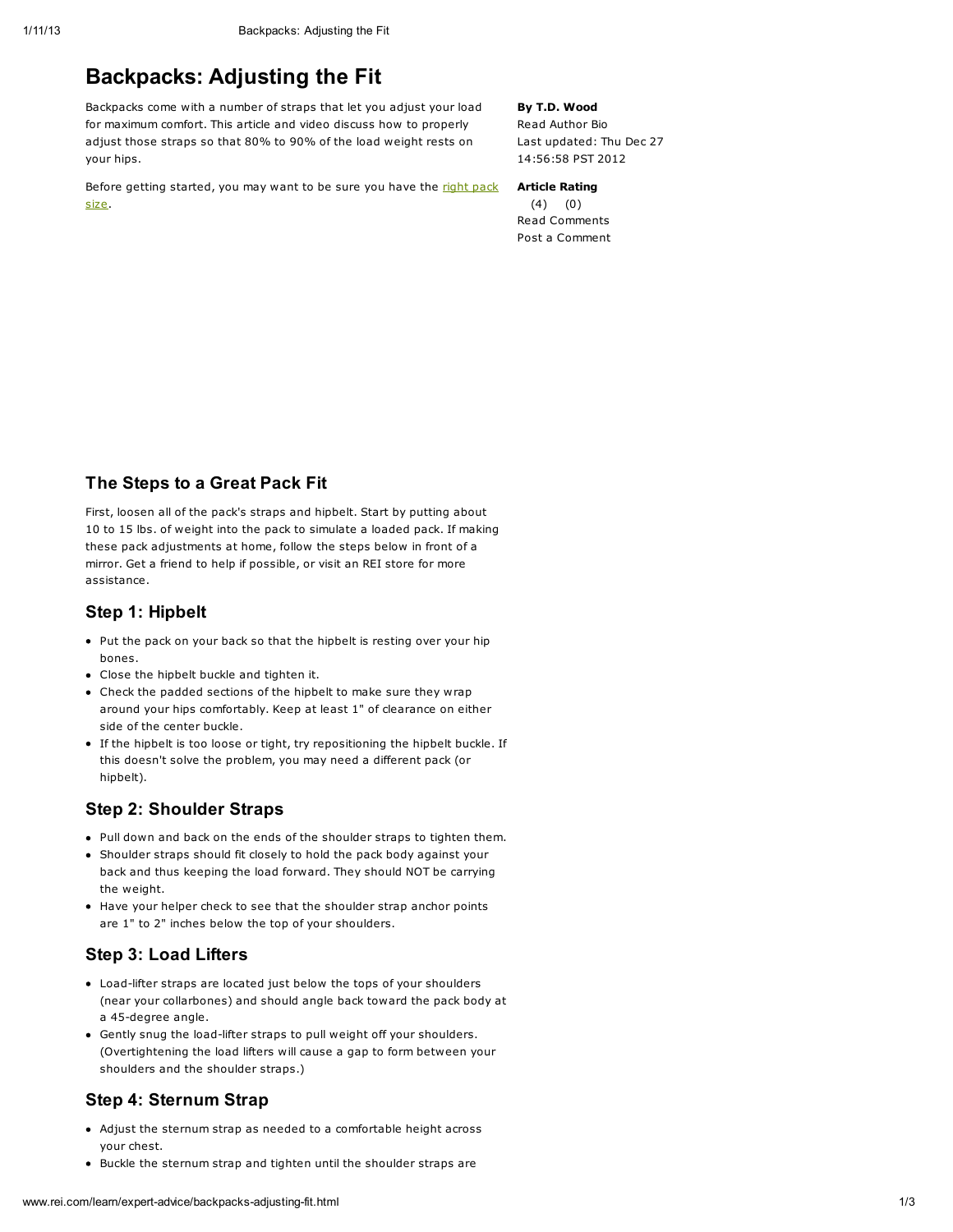### 1/11/13 Backpacks: Adjusting the Fit

pulled inwards comfortably from your shoulders, allowing your arms to move freely.

Pull the stabilizer straps located on either side of the hipbelt to snug the pack body toward the hipbelt and stabilize the load.

## Final Tweaks

- Pull the stabilizer straps, if equipped, located on either side of the hipbelt to snug the pack body toward the hipbelt and stabilize the load.
- Go [back](http://www.rei.com/learn/expert-advice/backpacks-adjusting-fit.html#) to the shoulder straps and carefully take a bit of tension off of them. This ensures the majority of the weight is carried by your hips.

Now you're ready to go!

[Back](http://www.rei.com/learn/expert-advice/backpacks-adjusting-fit.html#top) to top

## Ratings and Comments (4) (0) Sort By: Newest  $\overline{\phantom{a}}$

#### [Log](http://www.rei.com/YourAccountLoginView?toUrl=/learn/expert-advice/backpacks-adjusting-fit.html) in to comment or rate.



It would be great to include a picture and show the parts you are referring to. I am new to internal frame [backpacks](http://www.rei.com/learn/expert-advice/backpacks-adjusting-fit.html#) and I had trouble with some parts.

Posted by G [Lee](http://www.rei.com/share/userprofile.html/50045835862) on Nov 07, 2012 17:01 PM

Log in to flag this [comment](http://www.rei.com/YourAccountLoginView?toUrl=/learn/expert-advice/backpacks-adjusting-fit.html)



## Hey G Lee,

I worked up a diagram for you so you can see the anatomy of the parts described above. Stop in to your local REI store or call 1-800- 426-4840 if you have any additional questions.

[IMG]http://i.imgur.com/4EKZS.jpg[/IMG]

Posted by [Tallest](http://www.rei.com/share/userprofile.html/50056128204) On Earth on Nov 26, 2012 15:11 PM

Log in to flag this [comment](http://www.rei.com/YourAccountLoginView?toUrl=/learn/expert-advice/backpacks-adjusting-fit.html)



### Hey G Lee,

I worked up a graphic of a pack's anatomy based on the above steps. http://imgur.com/4EKZS Stop in your local REI or call 1-800-426-4840 if you have any additional questions and someone will be glad to help you out! Happy Hiking!

Posted by [Tallest](http://www.rei.com/share/userprofile.html/50056128204) On Earth on Nov 26, 2012 15:18 PM

Log in to flag this [comment](http://www.rei.com/YourAccountLoginView?toUrl=/learn/expert-advice/backpacks-adjusting-fit.html)



## Hi Tallest,

I have not been able to access the diagram/graphic from teh link in your comment. I can get to "imgur" but cannot find your pictures.